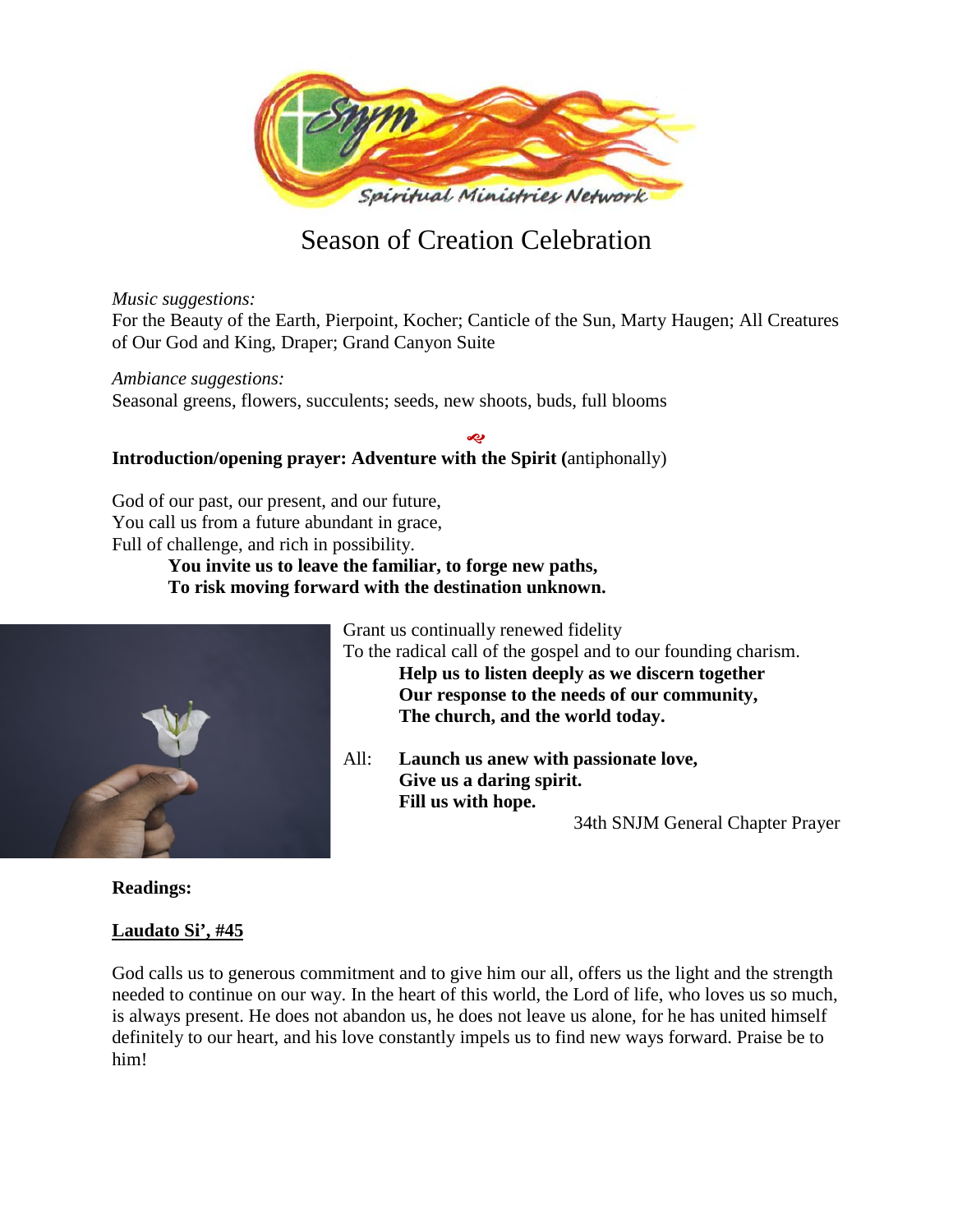## **SNJM Chapter Acts of the 34th General Chapter, Integral Ecology**

Integral ecology highlights the intrinsic interconnectedness among environmental, economic, political, social, cultural and ethical realities. It requires a comprehensive vision to address what are simultaneously environmental and human crises. In the words of Pope Francis, "The human environment and the natural environment deteriorate together, and we cannot adequately combat environment degradation unless we attend to causes related to human and social degradation … The gravest effects … on the environment are suffered by the poorest."

Laudato Si', #48

## **Reflection questions:**

What touches you?

What challenges you?

What is God calling us/me to at this moment?

#### **Time for reflection/sharing**

#### **Intercessory prayers:**

Creator God, your "love constantly impels us to find new ways forward." As we explore the wonders and the mysteries of our cosmic universe, help us to do so respectfully so that we maintain the dignity of life, however it exists in the present unknown.

## **Creator God, help us be curious about and supportive of our cosmic universe.**

Redeeming God, you gifted us with our Home Planet, Earth. Help us to keep in mind the common good of all peoples as we recognize "…the gravest effects … on the environment are suffered by the poorest."

#### **Redeeming God, guide us so that we save ourselves as we save our planet Earth.**

Spirit of God, "Launch us anew with passionate love. Give us a daring spirit as you fill us with hope." Help us to work together with other nations to make the changes necessary to slow down, stop, and reverse the horrific effects of climate change in our lifetime.

**Spirit of God, enlighten our minds and move our hearts to respond compassionately to the needs of our Sister Earth.**

**Closing prayer: "A Prayer for Our Earth"** from Laudato Si' (antiphonally)

All-powerful God, you are present in the whole universe And in the smallest of creatures.

You embrace, with your tenderness, all that exists.

**Pour out upon us the power of your love,**